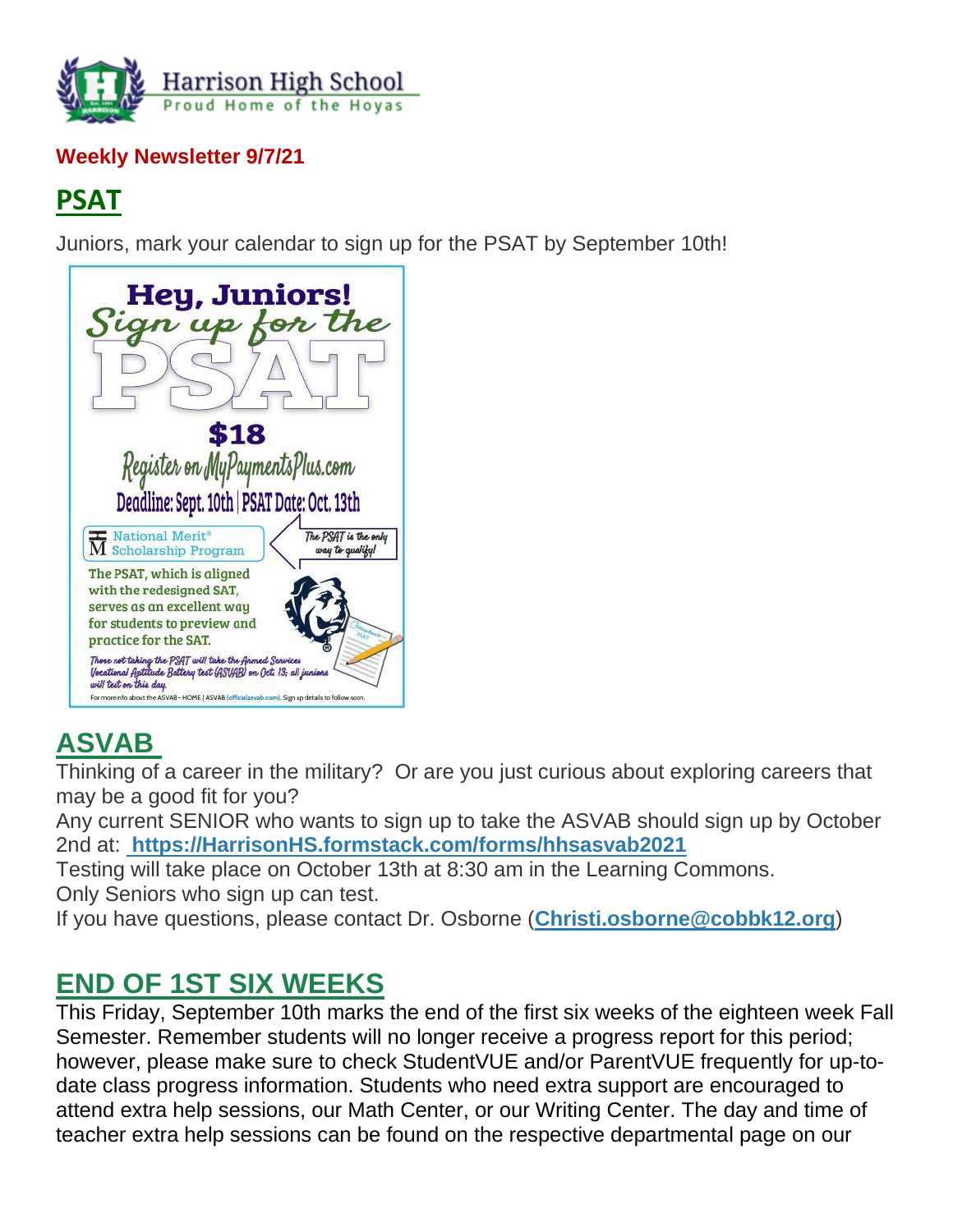website. Math and Writing Center hours can be found on our website as well or by clicking on the following link: **[Extended Learning.](http://url503.cobbk12.org/ls/click?upn=oq5wnnHoD1NAxpT8rNAGXO9pgQjsMrFEdSeXOUfDN1Q6S1X8-2Bc9oMkELc2mVcbjQL0taDwR-2F9QdWLzHuBVa4KZKM-2FGIqTT7pL2fkmoIUOxI-3DZKGq_W-2BfLYUoUwwI1tuGClKRhhPOSepcZIFoXnUIMjiA717kQ1i13BNQTwwJ9cl-2BWArXrjMDzmdYDAz26vF1M-2BNMQlrdmY-2BXq2kcRE4H43kBN-2Fe3i-2BgMNPoD8V6h03hxrwY1zMLeLxJe7p8VM37lNHvfCiPg4eQxQ4XasXpTC8dRiKpEYyIcYW3a1utCAg7PbEoplbNN5Dc4CVEf-2B9Smvsf1LTrLWosF1KAWsB-2BxI0xGCDRWCkbwv-2Bb3f55PJOK-2B0OKupHCYfAKbw41qa0WpWMs0ncA-3D-3D)**

# **HOYA BLOCK**

Hoya Block has started! Please have your student check their StudentVue account for any changes. If your student has an issue with their Hoya Block, please have them stop by any of our offices or the learning commons to submit a Hoya Block change form.

# **UPDATES TO CCSD'S PUBLIC HEALTH PROTOCOLS**

The school district released an update to Cobb's Public Health Protocols. Please click **[here](http://url503.cobbk12.org/ls/click?upn=oq5wnnHoD1NAxpT8rNAGXCNvR2E3rqz5lLRrOF56wksk40nL4Aczh8naXlXG-2BZ45t2xy_W-2BfLYUoUwwI1tuGClKRhhPOSepcZIFoXnUIMjiA717kQ1i13BNQTwwJ9cl-2BWArXrjMDzmdYDAz26vF1M-2BNMQlrdmY-2BXq2kcRE4H43kBN-2Fe3i-2BgMNPoD8V6h03hxrwY1z-2Fdo4DZfLoU6DcU9pZsmECtPscVOX1GtP18N-2B-2FPdpkAf69FLn8U9ImqWfADm0z-2BADM4DRH39Q1U8E7OBmksosec-2Fwrgmp-2FhBf9YErfJNK5nkxYs0L9rxvLSWu14-2Fb1JGdRqfYLD31JMd3939jo4M7lg-3D-3D)** to review the recent updates to CCSD's Public Health Protocols. As always, you can review CCSD's Public Health Protocols by clicking **[here](http://url503.cobbk12.org/ls/click?upn=oq5wnnHoD1NAxpT8rNAGXLeSSs2oqQ-2BhsGA3S2Aoidl5Xb0pkiKKQn-2Bcl-2FKt514c-2BpCocGLroP5WxR8tNWOFTAKIMOswQcArf2QU6do8q9V1m-2F0jhShpvqH3yUhtc7e5lpnB_W-2BfLYUoUwwI1tuGClKRhhPOSepcZIFoXnUIMjiA717kQ1i13BNQTwwJ9cl-2BWArXrjMDzmdYDAz26vF1M-2BNMQlrdmY-2BXq2kcRE4H43kBN-2Fe3i-2BgMNPoD8V6h03hxrwY1zmQ-2BRght4Fb2yEtQRIMIsRyrG70MCFl6h4J-2FDueRodzrhzNdq3hFjQ-2Bw6nwSzQaA6c2-2FCNewfHlJawj-2FDa03C689YH0VSlPKtQ1osS-2BHeE0ClRr4d3-2Fdy5zLWIFpD4ZHYTEgtlIQQdnuhR0CaHkfcyA-3D-3D)** or visit Cobb's COVID-19 page by clicking **[here](http://url503.cobbk12.org/ls/click?upn=kYpeu9rJVSU1acS4VG0V9dP8zXnygu7Up5qBE7usQ1jRmGDEuj6uzT9FPcnvQys9X5dnPemZru5Ni9W9eLDPVWqdx7Y5CnPU3sDRwLFgoNVTzAJjhMxjLsC2UioVmB0zHuoWrfuFEXWnswW0YwlPlqD51mg3RcpCzMNZTC87exVClfz38ywlVLaQUk1JwbcLajZ1JM4R8LKCfkreFbkQhkED6Fd4xIBTK5G6gWHkgweGcJ3EsKiAwZzvrir1gL1-2BwlONZFUAIwrn984eNNOrrd5nDBgD8dPWy7j3H-2FrEpoZZ8bSgDS8-2FQhQmYcvYcvWGrkGi7BgwC1wj8TDjU7WoKCUkwP3ejKJZU2D9odzWyUz7rkVHVNZkp3zdWAOGqn9XDef8sAKqM-2Bz9rJP-2F4VH0dIMDbfp-2Bcznr9SRnSA58K5Gk9gaaltBqD3ROJ9oZsckFbIRk9g0JGLVPoxxjh0lD0OdR1oT-2B5WE2aoPOQAdEmL3IWjvIuvRPQMqPW3EoIne6V8JqSQN3wzLQeTqarvgrv45BlmLlxlT0g76YooGDPBU-3DU3GX_W-2BfLYUoUwwI1tuGClKRhhPOSepcZIFoXnUIMjiA717kQ1i13BNQTwwJ9cl-2BWArXrjMDzmdYDAz26vF1M-2BNMQlrdmY-2BXq2kcRE4H43kBN-2Fe3i-2BgMNPoD8V6h03hxrwY1zz-2FT58DQ6EqmGNdAhBxvBMMdsArfzWJzmb5glKSr0MRAJQJZHMTrixf0fpeCbYdN6Ddeh1JYfVh1E2q8JD0es1UwLgrF9CkuzHDMe6hzIHM0tyZ-2Fjq0hYGbQtdLtMY6YTYmjMLx-2Fv1-2B1Y6R32yeAfgw-3D-3D)**. Thank you for your continued support as we work to keep our students and staff as safe as possible.

# **MESSAGE FROM THE SCHOOL NURSE, MRS. KEELY**

If your student is not feeling well and is having any illness symptoms, please keep your student home until he or she is feeling well. Examples of these symptoms include congestion, sore throat, coughing, nausea, vomiting, diarrhea, draining eyes, and/or headache. There are other illnesses present in our community that are not related to COVID; however, the symptoms are all similar. The safest practice is to stay home if you are sick. Please remind your student to continue to practice good hygiene habits, such as hand washing and using our school's hand sanitizer stations, as well as social distancing when possible. I encourage each student to keep a personal care pack in his or her backpack with items like Kleenex, band aids, a small bottle of hand sanitizer, extra masks, feminine hygiene products, snacks, water bottles, Clorox wipes for desk, etc… This will assist in keeping healthy students out of the clinic where they may be exposed to someone who is ill. As a reminder, students that have a pending COVID-19 test result, may not attend school or any other school related activity until that test has been resulted. If the test is Positive, please notify the school nurse, immediately.

# **STUDENT ATTENDANCE PROCEDURE UPDATE**

Cobb County School District now sends an automatic text, email, or phone call to notify you if your student misses a class or the entire day. Parent replies to these automated messages do not serve as an excused note for absences. If you believe the reported absence of a class to be in error, you or your student should contact the teacher to correct the error. The staff member must approve/confirm the error, and will then report the error to the Attendance Office. If your student is out sick, please continue to send in a note once they return to school; you have 3 days from the last day out to turn in a note. Thanks for your help and support!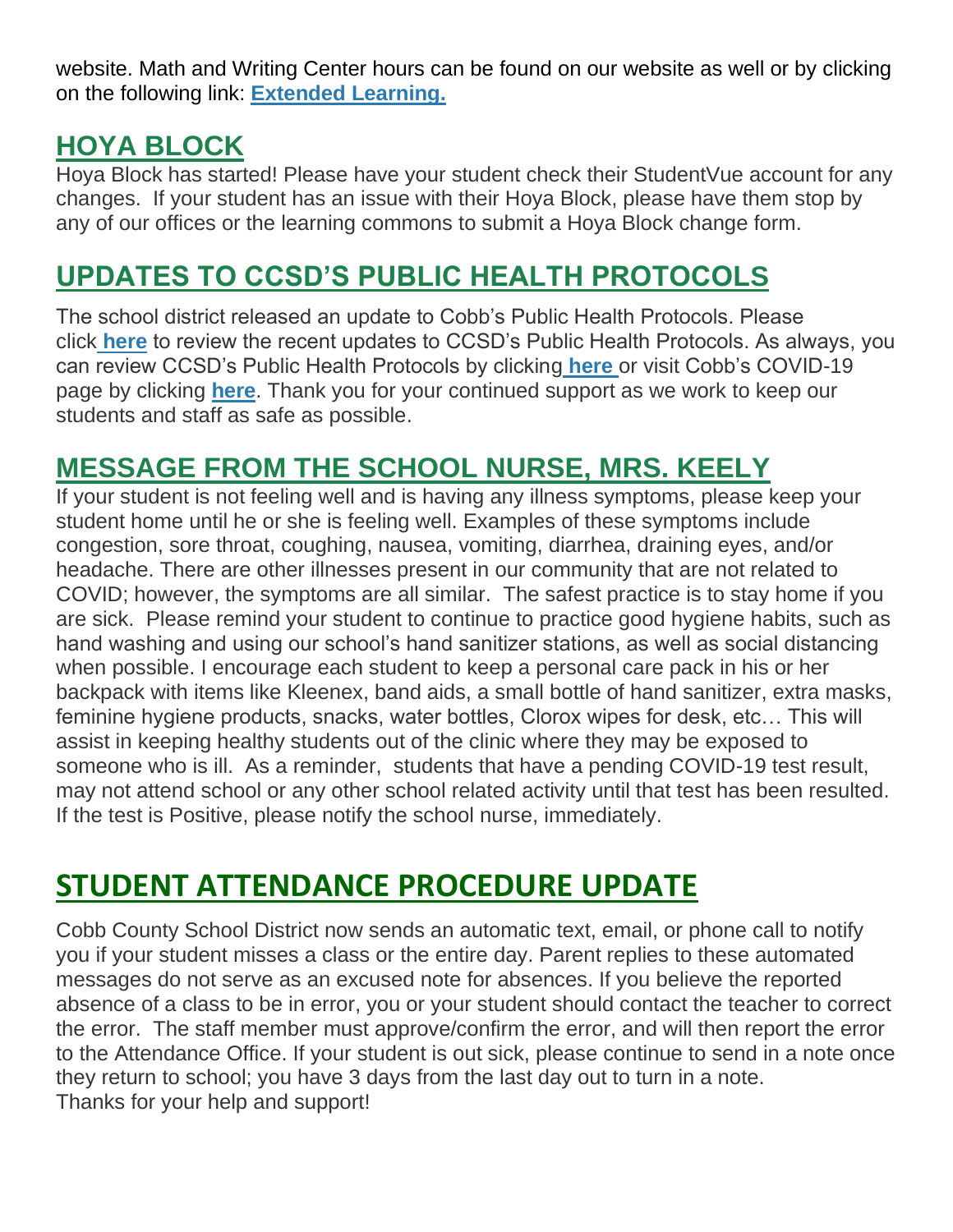# **HARRISON FOUNDATION**

Please consider donating to Harrison High School Foundation. Just click the link below to our donation page. Thank you for your support! Your generous donations have made all of the wonderful updates to our Learning Commons possible. We look forward to bringing even more enhancements and opportunities to our Hoyas! **[Donate Here.](http://url503.cobbk12.org/ls/click?upn=Q-2BKaVIKfS2AqG1NntRWXIuucmBLXHt0VTW51eWbEyXA9vECQY59-2B780kb-2FbreNPOEKe8lsI4uWP1Ku4nVNI6n9ZM-2Bf6t8k2Mf60kGEl-2BbB6n-2Bcw5TNbA1LOGstYOS0LuCZVTkfICdBZjtkBUUiJMf5XkmYZMQKWt7xXjslumnkcAJMCLQEclgUwqjiYMyN3-2FRHHaTAekXZpbW4gR3l4eo1kFOLd-2FxeBPLFOQz6H8viVWYuSSTnSg2Ujd1KIxs4frbqRWBdvhKUjNFTzHnuuVXtpUBgfMaZFGc1HrcbaqeORqBPRhDAxwktdpUOMlxk-2B9CEMU-2BK6J3OoueRbBluxh-2BIlHnXLF5fvUM3GJ-2B6UQR9YCPwImSqabB7d9HLmQlBJuhghhHAD1N7m8BEd0mmaTzHrDE6rG4vlXbE-2B32Fd-2B2bHRByO3-2Bp-2B3Q1PjoiD8h3qubaJQdI-2BhGjgkumhEEycAPQ-3D-3DkMFc_W-2BfLYUoUwwI1tuGClKRhhPOSepcZIFoXnUIMjiA717kQ1i13BNQTwwJ9cl-2BWArXrjMDzmdYDAz26vF1M-2BNMQlrdmY-2BXq2kcRE4H43kBN-2Fe3i-2BgMNPoD8V6h03hxrwY1zCVL8L6-2Fbsj9FwMZbevtaoMwIdBzBQD2uGPtJSug8qGWWxgx0rtN-2BiXGgSMPYe0XdIInxn99hLJNAf9ClY-2FO2qKCPIYhqK9ipKbXXfgvz0ICeU8-2Bv5LG2xHt2J2ccwWxA6YiuzK70-2FcZjwA7fsUHcsg-3D-3D)**

Don't forget to wish your student a Happy Birthday on our Birthday Marquee! **[Birthday](http://url503.cobbk12.org/ls/click?upn=Q-2BKaVIKfS2AqG1NntRWXIuucmBLXHt0VTW51eWbEyXA9vECQY59-2B780kb-2FbreNPOEKe8lsI4uWP1Ku4nVNI6n9ZM-2Bf6t8k2Mf60kGEl-2BbB6n-2Bcw5TNbA1LOGstYOS0LuCZVTkfICdBZjtkBUUiJMf5XkmYZMQKWt7xXjslumnkcAJMCLQEclgUwqjiYMyN3-2FRHHaTAekXZpbW4gR3l4eo1kFOLd-2FxeBPLFOQz6H8viVWYuSSTnSg2Ujd1KIxs4frbqRWBdvhKUjNFTzHnuuVXtpUBgfMaZFGc1HrcbaqeORqBPRhDAxwktdpUOMlxk-2B9CEMU-2BK6J3OoueRbBluxh-2BIlHnXLF5fvUM3GJ-2B6UQR9YCPwImSqabB7d9HLmQlBJuhghhHAD1N7m8BEd0mmaTzHrDE6rG4vlXbE-2B32Fd-2B2bHRByO3-2Bp-2B3Q1PjoiD8h3qubaJQdI-2BhGjgkumhEEycAPQ-3D-3Df-Wg_W-2BfLYUoUwwI1tuGClKRhhPOSepcZIFoXnUIMjiA717kQ1i13BNQTwwJ9cl-2BWArXrjMDzmdYDAz26vF1M-2BNMQlrdmY-2BXq2kcRE4H43kBN-2Fe3i-2BgMNPoD8V6h03hxrwY1zP647Bfr4cr4ZdTjzTgwM6kezwOinUQkvuon1n8OLshO-2BgxvavFJztyi505z-2FsuG6Pg5rmR0kfOCBF6Aj4JPk5hfVJbxKdJnR1ep8j7ieuY2g8oenvuPQEDmzvYSiltOHAqjDBMbkNpT9KJQKLyv7iA-3D-3D)  [Marquee Form](http://url503.cobbk12.org/ls/click?upn=Q-2BKaVIKfS2AqG1NntRWXIuucmBLXHt0VTW51eWbEyXA9vECQY59-2B780kb-2FbreNPOEKe8lsI4uWP1Ku4nVNI6n9ZM-2Bf6t8k2Mf60kGEl-2BbB6n-2Bcw5TNbA1LOGstYOS0LuCZVTkfICdBZjtkBUUiJMf5XkmYZMQKWt7xXjslumnkcAJMCLQEclgUwqjiYMyN3-2FRHHaTAekXZpbW4gR3l4eo1kFOLd-2FxeBPLFOQz6H8viVWYuSSTnSg2Ujd1KIxs4frbqRWBdvhKUjNFTzHnuuVXtpUBgfMaZFGc1HrcbaqeORqBPRhDAxwktdpUOMlxk-2B9CEMU-2BK6J3OoueRbBluxh-2BIlHnXLF5fvUM3GJ-2B6UQR9YCPwImSqabB7d9HLmQlBJuhghhHAD1N7m8BEd0mmaTzHrDE6rG4vlXbE-2B32Fd-2B2bHRByO3-2Bp-2B3Q1PjoiD8h3qubaJQdI-2BhGjgkumhEEycAPQ-3D-3Df-Wg_W-2BfLYUoUwwI1tuGClKRhhPOSepcZIFoXnUIMjiA717kQ1i13BNQTwwJ9cl-2BWArXrjMDzmdYDAz26vF1M-2BNMQlrdmY-2BXq2kcRE4H43kBN-2Fe3i-2BgMNPoD8V6h03hxrwY1zP647Bfr4cr4ZdTjzTgwM6kezwOinUQkvuon1n8OLshO-2BgxvavFJztyi505z-2FsuG6Pg5rmR0kfOCBF6Aj4JPk5hfVJbxKdJnR1ep8j7ieuY2g8oenvuPQEDmzvYSiltOHAqjDBMbkNpT9KJQKLyv7iA-3D-3D)**



Please sign up for the 2021 HOYA Merry Market



### **APPLICATION**

As you know, the HHS Foundation was unable to sponsor the 2020 Merry Market due to Covid19. In addition, our awesome event coordinator, Christie Schomer, has passed the torch …. We will miss her and all the hard work/enthusiasm she brought to this event. The Merry Market has been such a wonderful holiday tradition at HHS, and we just didn't want to miss another year to celebrate and support our vendors and young student entrepreneurs.

We are excited to announce the 2021 Hoya Merry Market will happen this year but will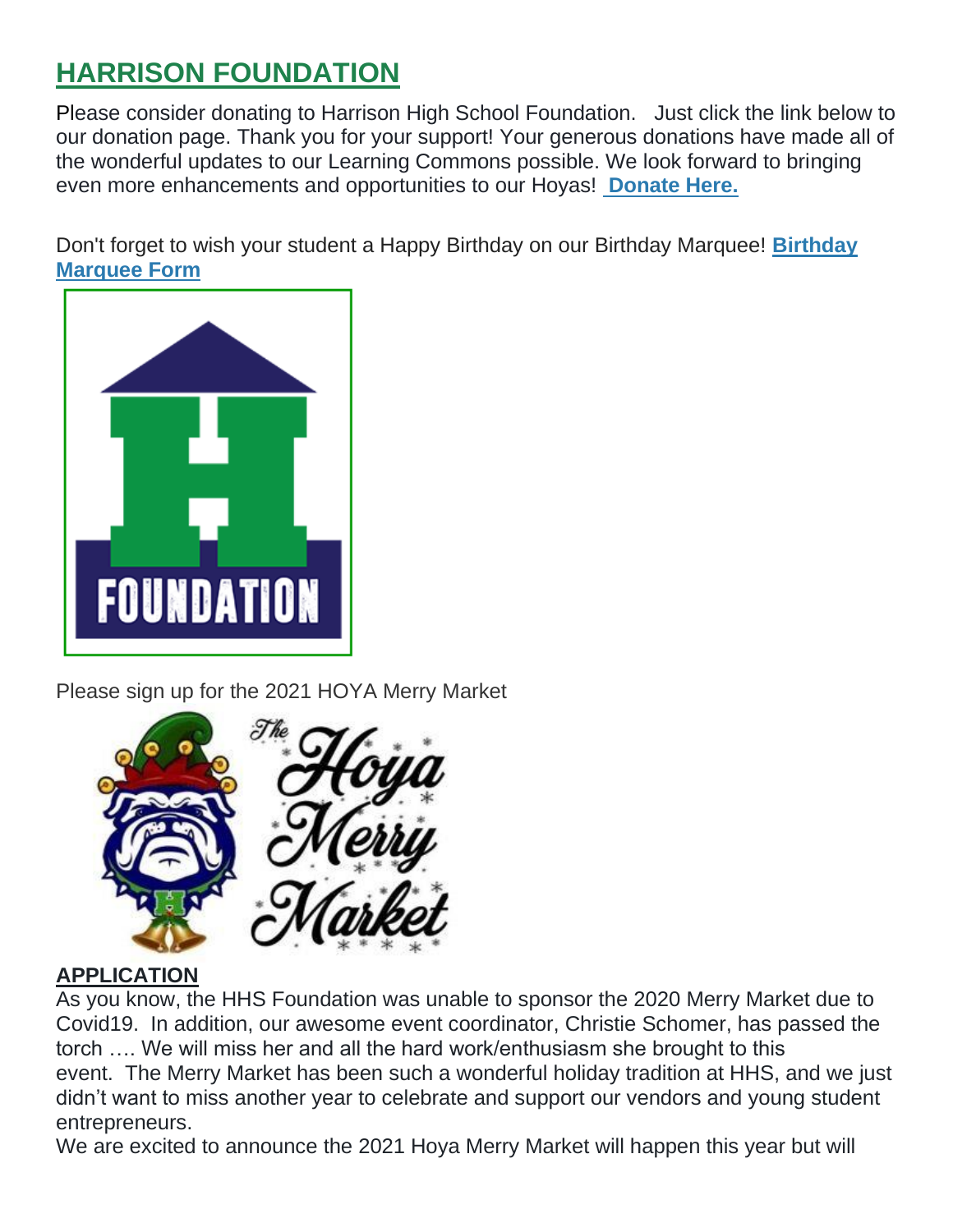have a few twists.

#### **The 2021 Hoya Merry Market will be 100% virtual, and will be held Friday, November 5th – Friday, December 3rd. Deadline for application and donation is Friday, October 15th.**

**In order to participate, a minimum donation of \$50 to the Harrison High School Foundation will be required.** This donation is tax deductible. (Foundation Tax ID # 58- 2487501) In addition, we will include our HHS student entrepreneurs at a discounted rate of \$10 admission fee.

As a virtual event, we will be producing a list of vendors' websites and contact information to share with the Harrison community through the school website, school email and social media. We look forward to helping you boost your holiday sales. **Please note that completing all sales/transactions are the responsibility of the vendor.** Please review the application below and consider being included in this holiday event.

Please include photos of the items you are selling. Seller donation is due with completed application and may be submitted as follows:

1/ Email the application and mail the payment (checks made out to CCSF-HHSF) (Cobb County Schools Foundation – Harrison High School Foundation)

2/ Mail both the application and payment to the address below:

Cyndi Franck, HHS Foundation Secretary 6065 Victoria Falls Overlook NW Acworth, GA 30101

## Email: **[cyndifranck@yahoo.com](mailto:cyndifranck@yahoo.com)** Phone: 760-717-4258

# **PICTURES**

Make-up pictures for 9-11 grades will take place on Tuesday, 9/14, during lunch. They will take place in the Staff Café located on the side of the Café.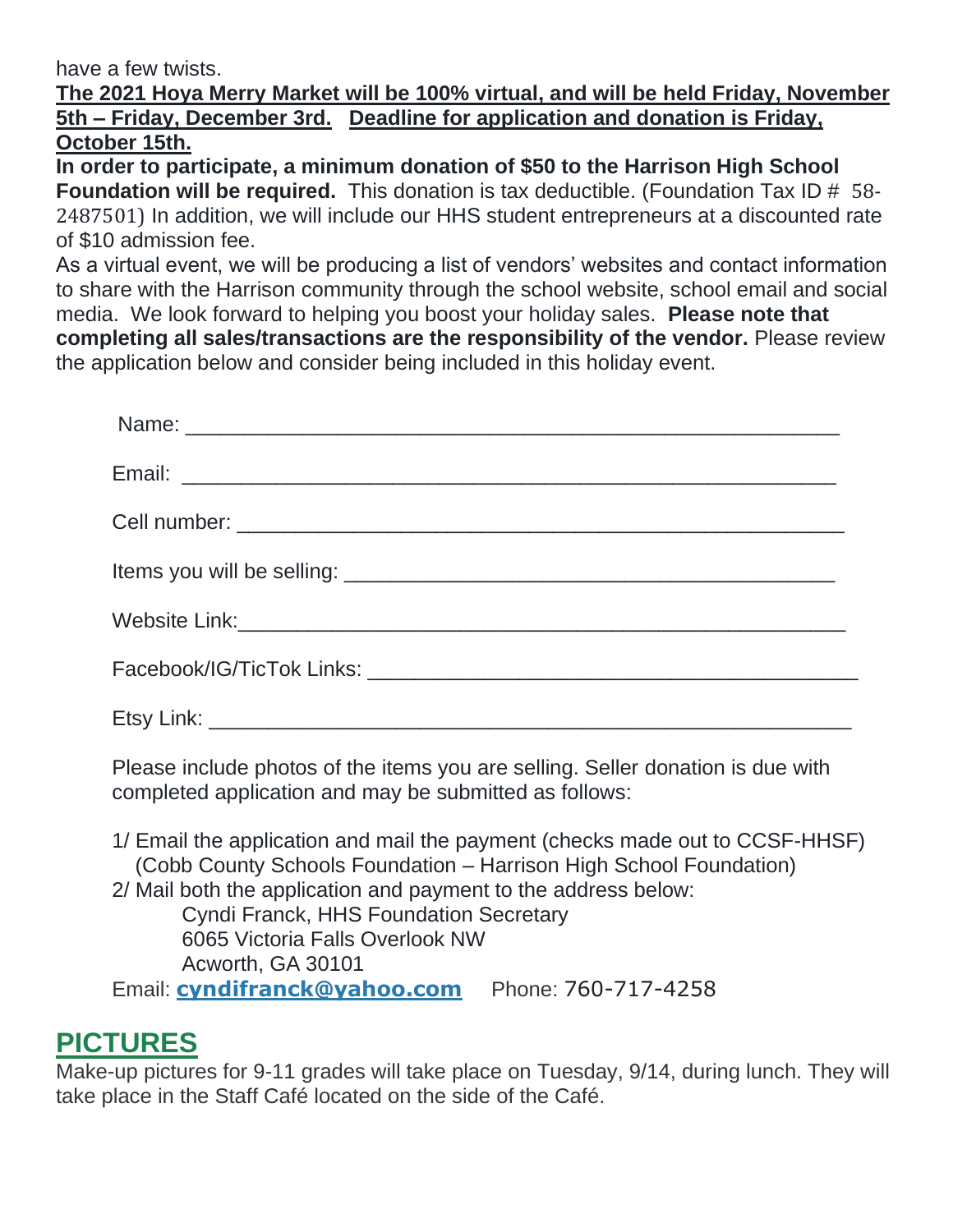# **MESSAGE FROM LOCAL NEIGHBORHOODS**

We have been asked to send a friendly reminder that students should not park in local neighborhoods or businesses as they may receive a ticket or have their car towed.

# **SENIOR MESSAGE**

Seniors all graduation orders are due by December 1st. Please click **[here](http://url503.cobbk12.org/ls/click?upn=U4hCIp-2BhfB8EhA-2BKcjUp5AtOtpNXdN8uxH-2Fy67Vg4-2FK6u-2FJ0pQfT4XhP3AbOB42pjakU_W-2BfLYUoUwwI1tuGClKRhhPOSepcZIFoXnUIMjiA717kQ1i13BNQTwwJ9cl-2BWArXrjMDzmdYDAz26vF1M-2BNMQlrdmY-2BXq2kcRE4H43kBN-2Fe3i-2BgMNPoD8V6h03hxrwY1zOgp-2FKPRCEffSFuqvrQqEg23nAxN2wo9Bjgp3R59Epyx21tfzp1rw67Vq4OkqdIX75RlO1ahGMiTslQ-2BL7SVo9DLBKNXyLV3bHOlOzKVenIIIAi2WedP3KIbvf6Nf2JVO5JtIWT2fZnHRoUQLwKADKg-3D-3D)** for more information on purchasing caps/gowns, graduation announcements, and senior memorabilia. All graduating seniors participating in commencement MUST purchase a cap and gown.

# **SCHOOL SOCIAL WORKER**

Did you know that you have access to crisis services 24 hours a day, 7 days a week? If you or someone you know is in crisis, you can contact Georgia Crisis and Access Line (GCAL) at 1-800-715-4225 for immediate assistance.

Access to Crisis Services

- Provide telephonic crisis intervention services
- Dispatch mobile crisis teams
- Assist individuals in finding an open crisis or detox bed across the State
- Link individuals with urgent appointment services

In addition, GCAL will help you to access a State Funded provider in your area in a nonemergency as well.

A nationally accredited Health Care Call Center, crisis center, and partner in the National Suicide Prevention Lifeline, the Behavioral Health Link Crisis call Center is proud to operate the Georgia Crisis and Access Line.

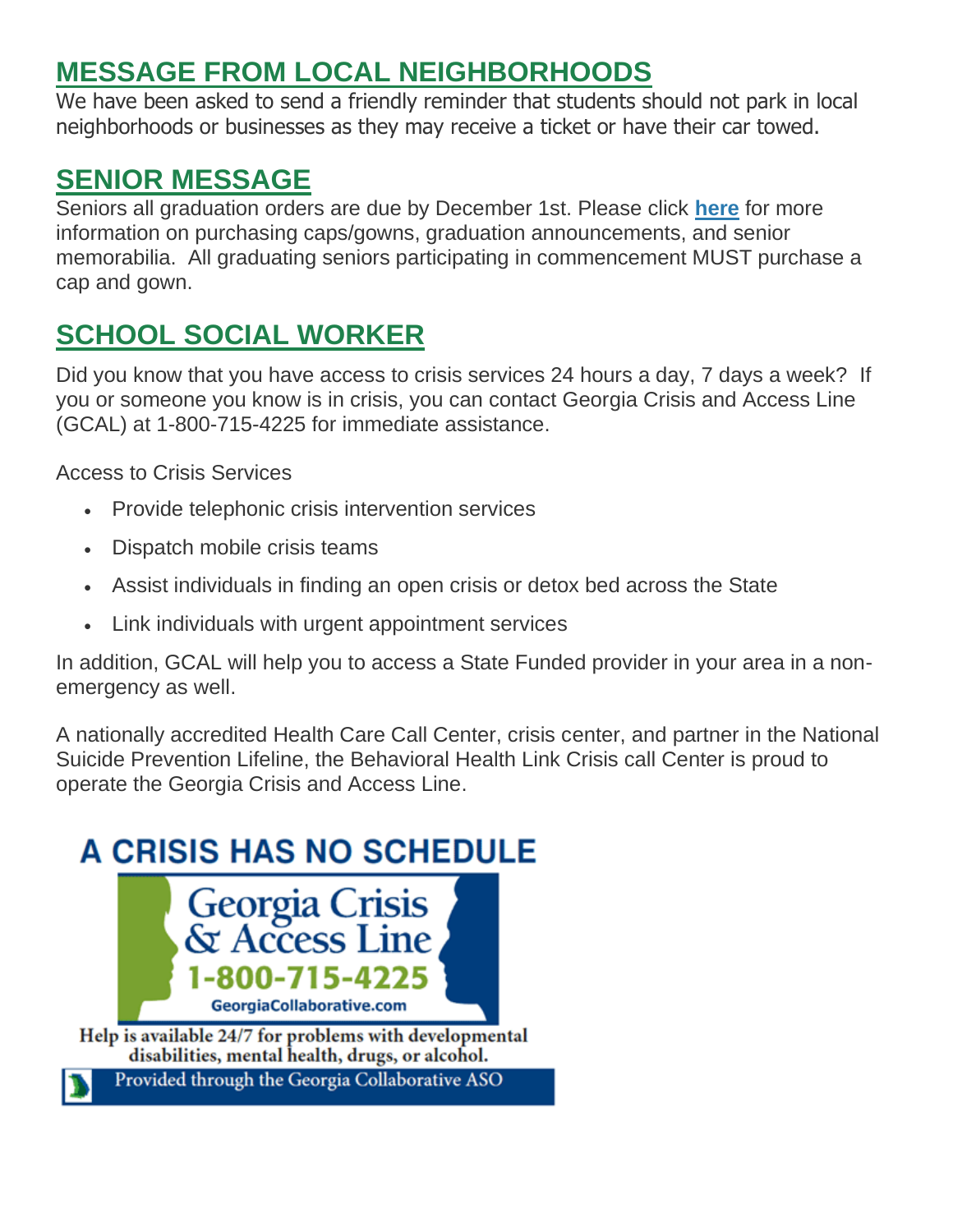# **CAFETERIA NEWS**

Please check the Food and Nutrition Services website frequently for updated information on Paying for Meals, Menus, Allergy & Special Nutrition Needs, Wellness Information, and Employment Opportunities.

**[https://www.cobbk12.org/foodservices/page/45098/paying-for-meals](http://url503.cobbk12.org/ls/click?upn=oq5wnnHoD1NAxpT8rNAGXIgEcF6cFUXUYIe-2B8AO3LVyx4t4OJsNWVhu0iEI2j90fBOcAAqhr4f3pHktzPZuYg83p0mcu7zlRbWoKDhAG9jg-3D9xCu_W-2BfLYUoUwwI1tuGClKRhhPOSepcZIFoXnUIMjiA717kQ1i13BNQTwwJ9cl-2BWArXrjMDzmdYDAz26vF1M-2BNMQlrdmY-2BXq2kcRE4H43kBN-2Fe3i-2BgMNPoD8V6h03hxrwY1zOsaLdQ6lXCBtjnaVLg71QKPAtmtVvUQNJGzw87axzoUhRDQVIcrkuAbcvossgEe2HCD5hh-2F661h5Ed9fRVfNtQ7hIjNojWIz-2BM4dRifXCgBDkf1ytf3FEea1zdnDEuUqetsWCXOLCAYbMbNb-2FRirdA-3D-3D)**

# **COUNSELING NEWS**

## **COUNSELING CALENDAR**

Please check the Counseling Calendar frequently for important dates, including Virtual Parent and Student Q&A sessions, Virtual College Visit information, and much more! Click here, **[Harrison Counseling Calendar,](http://url503.cobbk12.org/ls/click?upn=G8An3K6JlHsR8QtKBFuzdoB1znjZkDc3Km2Sgf1PHVpycz16KMZXgXgxh3dcC-2FS8NJmdhIjRhMEVOdXvIran0PoO612nc8dPRxDRKmrySvOyPaCPkwQVxnm5P9WY4kGuByjjBLs9jX8AnVcQz2F0xdPJWUq-2BTqmbYJsClRyFwEgRo9BS-2BibqsB2DQhPPMblVjEom_W-2BfLYUoUwwI1tuGClKRhhPOSepcZIFoXnUIMjiA717kQ1i13BNQTwwJ9cl-2BWArXrjMDzmdYDAz26vF1M-2BNMQlrdmY-2BXq2kcRE4H43kBN-2Fe3i-2BgMNPoD8V6h03hxrwY1zYrLAPLai5pKg81G0287P3hgodfdq0xEvilIlXDX4euF2pRAnGkpo1j4EfYOiva8y3XCLSHG6U4MlSwcdyAOXrs5KHerFsFYB-2FiJtIwiCks30MNOE0x7huC1jeThNLa5mxl-2FwRKaOiFAlr7ukQNgCGw-3D-3D)** or go to the Counseling page on **[www.harrisonhigh.org](http://url503.cobbk12.org/ls/click?upn=oq5wnnHoD1NAxpT8rNAGXO9pgQjsMrFEdSeXOUfDN1SmFc2KsGzpApGt0h4W-2BnTi3qOMFT0pAhpU4g9jzi2oghIA-2BD5qxCmArcny4yPncCY-3DVwh2_W-2BfLYUoUwwI1tuGClKRhhPOSepcZIFoXnUIMjiA717kQ1i13BNQTwwJ9cl-2BWArXrjMDzmdYDAz26vF1M-2BNMQlrdmY-2BXq2kcRE4H43kBN-2Fe3i-2BgMNPoD8V6h03hxrwY1zegYvo8p9VHPjQyqnwVQhc99ZfugDlBylQstMZ9CO-2B9U3yH8-2B-2FCNZ882JK7lbP0-2B8SluQrdg6gSiV1AhKYDcysmoWlSiPqjpUuj8Gr9iGWMizgs9vC9fJdYry-2FHRJ71Eakm-2BTDHUryVgG8hRfr8ogMA-3D-3D)**.

### **VIRTUAL COLLEGE VISITS**

We have several Virtual College Visits set up for our Harrison Students. Please check these out here: **[Harrison Virtual College Visits](http://url503.cobbk12.org/ls/click?upn=G8An3K6JlHsR8QtKBFuzdogXPJqD3Uz2QqY8s2OfxygfiXPa-2BLVg3oKWlcUFgjTffPxwSarE77p-2FOfJTl3QvbpgPiFEQheAZA772IpRJMifiqQmDkS-2BKBGjOIoKGjM7QQDhTGARgZvMYUugThyMfc1u3H422O6jO2zhAvrxBFglXp3F6gpegHyc5A3y-2BtXoarMbtV-2FDS2nSwRHJx513wzw-3D-3DEBmO_W-2BfLYUoUwwI1tuGClKRhhPOSepcZIFoXnUIMjiA717kQ1i13BNQTwwJ9cl-2BWArXrjMDzmdYDAz26vF1M-2BNMQlrdmY-2BXq2kcRE4H43kBN-2Fe3i-2BgMNPoD8V6h03hxrwY1zVsmOCiAgHBjXQJRj6GZOb9IUDvXVnKETiCRxXUwMeU0lR7CLS7AUq5JMHkr9jzt-2BRULcw5PL8iTpjSxw062LaVGvo6OUx0qETrzwIp-2FI6VfeDCGngP2cny9GdGZ-2BzGOGCtQtOHxVFsG79j9i-2FuclDw-3D-3D)** and on the Counseling Website.

### **CLASS NEWSLETTERS**

Students may now sign up for a monthly newsletter with specific information just for their year! See below to register or see your newsletter:

Freshman Class of 2025 **[Register Here](http://url503.cobbk12.org/ls/click?upn=Lr5Kj85exJaDj793QUoDMxoBFqYG9jsvxI4LoJlDFzMhUCpXbnVhhqIbIvVR7eDkW2lzE7udnvgKuQAcOzbNvqwOcyAOegilze8a86prJ3frgbJArpe-2Bu9kCda-2FHphK4YS3syaEi6KXoq5ecEB9E0ne7Np47MCHzPx514UIHtE2z1DtWvQSMAPs1SLFsz3LtZg_s_W-2BfLYUoUwwI1tuGClKRhhPOSepcZIFoXnUIMjiA717kQ1i13BNQTwwJ9cl-2BWArXrjMDzmdYDAz26vF1M-2BNMQlrdmY-2BXq2kcRE4H43kBN-2Fe3i-2BgMNPoD8V6h03hxrwY1z1k7zp2ilxMStzHpwP-2BEZT44eVLcPta86UvVkBbpvJJ9hizQn22vQ7946aA6U6JtBXvVD3z2UBufzbQt5uOdNuvYBh80B-2FmelijbtgR6I3gVkBF7IUHDtBliI-2FSVVF9eoEn-2BezCrZVC88J5oRR-2F1erA-3D-3D)** Sophomore Class of 2024 **[Register Here](http://url503.cobbk12.org/ls/click?upn=HU5K2q0Fz5ADTGboxPzOzV-2FXL0qE7BYVJk79MoYchrauedMvYHudRAftRA00KPmFHZOLKRfgjsRXY-2BcHASSl312-2FI8XajR6tsunOTcP2YhE-3D9oUC_W-2BfLYUoUwwI1tuGClKRhhPOSepcZIFoXnUIMjiA717kQ1i13BNQTwwJ9cl-2BWArXrjMDzmdYDAz26vF1M-2BNMQlrdmY-2BXq2kcRE4H43kBN-2Fe3i-2BgMNPoD8V6h03hxrwY1zACLTb0MfSf0mDMbv7YQBVYBIbB-2FRuMsazFp7QQ8sbrkYjnrHp6PjKJin5LpSRPY36CGIqwwVbPHE0cVOmXkvs7e72eu0-2FXUSWsbhtyB8j9VpVkaCqXXAoMnPYsb7nvy6raJ9-2FHHJ1ockh4UzJ2DN2g-3D-3D)** Junior Class of 2023 **[Register Here](http://url503.cobbk12.org/ls/click?upn=HU5K2q0Fz5ADTGboxPzOzc-2FmDrLeRPv-2F5f6cytuJSxI0trpBiz9UDAwo-2Bcb69f-2BotMmx4AwlG5hn6eMqzvsNDsYVvUofQRcF3tP7lqOzjVNqfGZzo2pBbv9178J2dZt2supnlVwvxbV-2B2CZdWNWDsw-3D-3DEDp5_W-2BfLYUoUwwI1tuGClKRhhPOSepcZIFoXnUIMjiA717kQ1i13BNQTwwJ9cl-2BWArXrjMDzmdYDAz26vF1M-2BNMQlrdmY-2BXq2kcRE4H43kBN-2Fe3i-2BgMNPoD8V6h03hxrwY1zAAjvz9iTjHng4iXwbBvkWcl6IoKUxGN2yFLzTDb8O92sw2rWYgEIryjB4ydLlKqLZGjdlhnWtF09prcWRgRD-2BM2h-2FB5Tk7n4rUZ-2BgYihW8WXToqxNxHPzvAwihknMQFB5jfwUbGJHk5aJ14EliYXJQ-3D-3D)**

Senior Class of 2022 **[Register Here](http://url503.cobbk12.org/ls/click?upn=Lr5Kj85exJaDj793QUoDMxoBFqYG9jsvxI4LoJlDFzMhUCpXbnVhhqIbIvVR7eDkW2lzE7udnvgKuQAcOzbNvqwOcyAOegilze8a86prJ3dDt6tBPLENBJTdrQCUrueLZgINQSeok4wIPB8t7DObpshp395kKSQ2QJBawc2T6bK-2FQpKcY6cz3X5556wmPmprUp6v_W-2BfLYUoUwwI1tuGClKRhhPOSepcZIFoXnUIMjiA717kQ1i13BNQTwwJ9cl-2BWArXrjMDzmdYDAz26vF1M-2BNMQlrdmY-2BXq2kcRE4H43kBN-2Fe3i-2BgMNPoD8V6h03hxrwY1zJlosRczT3i3B0cC6sf-2FTcDebO904rM0ll5hUJJNJ6ruHMYxekltPv3UaCyBAFlGNsyCJdeBaKGxZIWjl8P1Nv9BPORic6S8O0g7evbZsQWrze7wjlfGNQsSYTIPAo0C85HolxxiYLary4R0AfY4Tow-3D-3D)**

### **HOYAS, BACK AT IT GROUP**

Let's navigate being back in the building together! Returning to in-person learning or just need support as you navigate high school? Click **[here](http://url503.cobbk12.org/ls/click?upn=Lr5Kj85exJaDj793QUoDMxoBFqYG9jsvxI4LoJlDFzMhUCpXbnVhhqIbIvVR7eDkW2lzE7udnvgKuQAcOzbNvqwOcyAOegilze8a86prJ3c6419VojaHWh3MTfRUqR09J1SBwpAilWUpmpdMa12f1jZgurvOJ2fjzMYAdmDxVToiiE-2FK9p8CzWdLm5OV6iE1NRdtg3vcahvcsulFHv0gAw-3D-3DF2cv_W-2BfLYUoUwwI1tuGClKRhhPOSepcZIFoXnUIMjiA717kQ1i13BNQTwwJ9cl-2BWArXrjMDzmdYDAz26vF1M-2BNMQlrdmY-2BXq2kcRE4H43kBN-2Fe3i-2BgMNPoD8V6h03hxrwY1z0Tk8U-2BxrnSC-2BTqXXPRNxyaNE0Unh3igtSdEAo21VO5NzOIQ6N8fh9IKKE5YieFKo-2F6BsYrF1Q2IOa46uvhhHPFvhlTbwCKmPFzZYjUhFD1YL6XBjER3uUNngK98Wde-2FhCsu-2FPwiFHD3H9PPQ26MetA-3D-3D)** to join us. The group will focus on different strategies to cope with anxiety, daily routines, plugging into the Harrison community, and more.

### **VIRTUAL HBCU COLLEGE FAIR**

The Virtual HBCU College Fair will be held on September 25th from 10:00 am to 2:00 pm. Information from a variety of Historically Black Colleges and Universities will be shared via Zoom. Information will be available regarding financial aid as well as a Q&A session. **[Register here](http://url503.cobbk12.org/ls/click?upn=7Cgej4KTsfnFpBktLp-2B-2BsLXfRiThtSeh61Lu5RVpCluolsGeENLnFxA-2Bcb4NXT33vljA_W-2BfLYUoUwwI1tuGClKRhhPOSepcZIFoXnUIMjiA717kQ1i13BNQTwwJ9cl-2BWArXrjMDzmdYDAz26vF1M-2BNMQlrdmY-2BXq2kcRE4H43kBN-2Fe3i-2BgMNPoD8V6h03hxrwY1zc0jNrx0-2BrA-2BpCqeuEQj-2BNQMM1Z-2B0LMuPkEmpcuA8kHc0JcvLTzLLD08GetR5Clr7YNl0Zsej-2FE5405LibpVmRT86dgMbSmDLDxZXvSsanHGcFACmRhHcpRwPD7-2FMTu2j77zwCjplHmV2LPpu3wzB2Q-3D-3D)** by September 19th.

### **SOURCES OF STRENGTH**

Sources of Strength provides the highest quality evidence-based prevention for suicide, violence, bullying and substance abuse by training, supporting, and empowering both peer leaders and caring adults to impact their world through the power of connection, hope, help and strength. Click **[here](http://url503.cobbk12.org/ls/click?upn=HU5K2q0Fz5ADTGboxPzOzV-2FXL0qE7BYVJk79MoYchrbTeqhmypNS4Hf1PeooKeOjOddXVAktnO-2FAjkLX46asye6gUwbNwlU5QbYraxSDzrDMPOoKMiqGCdxeYB2IRu8kWC6k_W-2BfLYUoUwwI1tuGClKRhhPOSepcZIFoXnUIMjiA717kQ1i13BNQTwwJ9cl-2BWArXrjMDzmdYDAz26vF1M-2BNMQlrdmY-2BXq2kcRE4H43kBN-2Fe3i-2BgMNPoD8V6h03hxrwY1z3-2B1NZNqBRYrZsp-2BPHijbIcqe0CoYGGsyfHSFdQ-2FRvNrJjUHycvZQ6bx2pb5iDd1LCVVuIcsz0F6UMbCyums14mLB5E4DJgUpohdH68PYbT9U-2FKNSkBLu3uN3KNxktMkR7Oj2rXM1ySEYUnQK9qoiPg-3D-3D)** to view the informational flyer or click **[here](http://url503.cobbk12.org/ls/click?upn=Lr5Kj85exJaDj793QUoDMxoBFqYG9jsvxI4LoJlDFzMhUCpXbnVhhqIbIvVR7eDkW2lzE7udnvgKuQAcOzbNvqwOcyAOegilze8a86prJ3dDt6tBPLENBJTdrQCUrueLLxsGX47LotY9khGJHeZQGV6DK-2B6dm7x4uNW7TEf5QPZGjjzxzxkhsw3EgHbNkKgos719_W-2BfLYUoUwwI1tuGClKRhhPOSepcZIFoXnUIMjiA717kQ1i13BNQTwwJ9cl-2BWArXrjMDzmdYDAz26vF1M-2BNMQlrdmY-2BXq2kcRE4H43kBN-2Fe3i-2BgMNPoD8V6h03hxrwY1z6WEKpP6n4vmigbpXUrGYShYcE-2BaFYMV0Gxy6PuWhAhf2HhdZpycd8bNDKhxKoxiuirOlx3l2Haz2UDgSNUiq2UUBbB6nuLvWI6rx3HKbaws8yA7mGYb0Npl2ZN-2FMBG4qA7h3y1B9oAXOmUD9icilNw-3D-3D)** to join.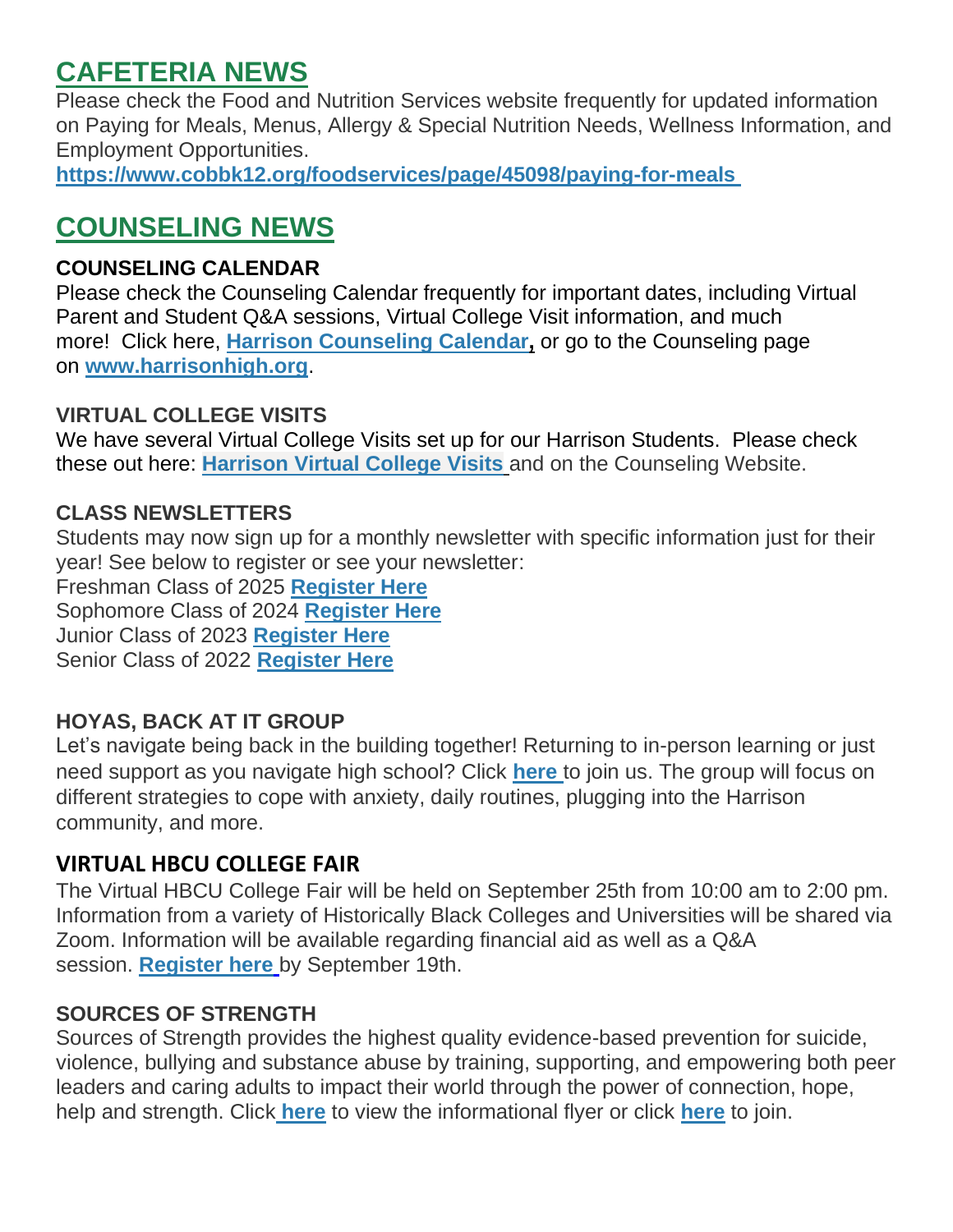### **KENNESAW STATE UNIVERSITY VIRTUAL DUAL ENROLLMENT SESSIONS**

Two upcoming virtual sessions with Kennesaw State University will include information about the Dual Enrollment process, credit evaluation process, and next steps after admission. Dual Enrollment admissions counselors will be available to answer all your questions during the Q&A portion of the Zoom meeting.

September 9th at 6:00 pm: **[Register here](http://url503.cobbk12.org/ls/click?upn=eEvVAr3vSvIu8v5B-2B6P-2BDWyOLXFkjC6ipoPmb4BNsA9okFew-2FX5V-2FTk4DX-2BFMZ7yZMyIn0bTmoB6p3gZKVLh0h5ACCa4Yi46hzQC4LDdIQw33UuQqKALB9lrNp9Hobpflgm-2F62OciVc78QWo3NQC3A-3D-3DEu40_W-2BfLYUoUwwI1tuGClKRhhPOSepcZIFoXnUIMjiA717kQ1i13BNQTwwJ9cl-2BWArXrjMDzmdYDAz26vF1M-2BNMQlrdmY-2BXq2kcRE4H43kBN-2Fe3i-2BgMNPoD8V6h03hxrwY1zK6BQrPASvWOIJk9-2FKBTksUIv5q-2BYodkxstFgeAa7JUA6q6nC9lDarJ7jml2eTQBlU-2FWGJWSQcuarRMfOe-2B2lko6rbU3jbOn7mKDeQxZ9T0kWqYpW-2BYWn5zvJTu-2BFnndu9rwFcMkb6r9-2Bd9b-2F-2FVWfsA-3D-3D)**

October 14th at 6:00 pm: **[Register here](http://url503.cobbk12.org/ls/click?upn=eEvVAr3vSvIu8v5B-2B6P-2BDWyOLXFkjC6ipoPmb4BNsA9okFew-2FX5V-2FTk4DX-2BFMZ7yZMyIn0bTmoB6p3gZKVLh0h5ACCa4Yi46hzQC4LDdIQw33UuQqKALB9lrNp9Hobpf015mysc9B9szVk7dcLdXzw-3D-3Duiql_W-2BfLYUoUwwI1tuGClKRhhPOSepcZIFoXnUIMjiA717kQ1i13BNQTwwJ9cl-2BWArXrjMDzmdYDAz26vF1M-2BNMQlrdmY-2BXq2kcRE4H43kBN-2Fe3i-2BgMNPoD8V6h03hxrwY1z-2BIEL6POAKIKV1VChCPS-2BzqDJoiQ1EuwkP7ZXKqfdULeH-2B7UT8opr75oqWdcxKEcdj6yuxj2mnoDkZBXQltK26siKoMl6S-2BJHmT-2BqNY9fHfn-2Fj40xdq7R-2F3ndFQ-2F-2FsbO6X3G33v22IbTHOGAS6NqiVg-3D-3D)**

### **SEPTEMBER 11th SAT AT NORTH COBB HIGH SCHOOL**

Attention students who are taking the ACT on September 11th at North Cobb High School, please plan for slower traffic due to the Warrior 5K that morning. Students will need to arrive at the school between 7:45 AM and 8:10 AM.

### **KENNESAW STATE UNIVERSITY OPEN HOUSE**

Kennesaw State University Open Houses offer you the opportunity to ask questions about the major you're interested at either the Marietta Campus or the Kennesaw Campus. Learn about the admissions process, explore on-campus living with Housing & Residence Life, participate in a walking tour of the campus, discover more about our campus and collegiate life, and have all your college financial questions answered by the Office of Scholarships & Financial Aid. Click **[here](http://url503.cobbk12.org/ls/click?upn=eEvVAr3vSvIu8v5B-2B6P-2BDWyOLXFkjC6ipoPmb4BNsA9okFew-2FX5V-2FTk4DX-2BFMZ7yZMyIn0bTmoB6p3gZKVLh0h5ACCa4Yi46hzQC4LDdIQw33UuQqKALB9lrNp9Hobpf11aEyfUFg4y-2F01kTsfWgrw-3D-3DGmUo_W-2BfLYUoUwwI1tuGClKRhhPOSepcZIFoXnUIMjiA717kQ1i13BNQTwwJ9cl-2BWArXrjMDzmdYDAz26vF1M-2BNMQlrdmY-2BXq2kcRE4H43kBN-2Fe3i-2BgMNPoD8V6h03hxrwY1z-2FFpp8Li9mcl-2Fm8z5ACJmMSlx7B5YX8khVqN5BB7D1e8lrYBYzQrH3TJEXEdg-2BThOKwwe-2Ba15N499wpwl6VHULpn1mRb1F01EEwJAC5wbdzjI2NN9awhwEAJTmF9bWM4VA1XRht-2BLchYHrYS5Ipf72Q-3D-3D)** to register for the Marietta Campus Open House on September 25th. Click **[here](http://url503.cobbk12.org/ls/click?upn=eEvVAr3vSvIu8v5B-2B6P-2BDWyOLXFkjC6ipoPmb4BNsA9okFew-2FX5V-2FTk4DX-2BFMZ7yZMyIn0bTmoB6p3gZKVLh0h5ACCa4Yi46hzQC4LDdIQw33UuQqKALB9lrNp9HobpfM-2BDvkqsRQ03URBKvOdNOrA-3D-3Dm_sc_W-2BfLYUoUwwI1tuGClKRhhPOSepcZIFoXnUIMjiA717kQ1i13BNQTwwJ9cl-2BWArXrjMDzmdYDAz26vF1M-2BNMQlrdmY-2BXq2kcRE4H43kBN-2Fe3i-2BgMNPoD8V6h03hxrwY1zw770Kaj81k8dJxA7dkaSka9a0ETVYwP4mwIL5pNBgEJwmJa5ymRTIzmtgRJXvUFEqehtoedK95EhShN-2BLrGw9KVtQpievU9pCEIgT5UdKIHAW-2F5iwKrWkHAz88jqOUuRwajzkQG26W6mEagJVo7X2A-3D-3D)** to register for the Kennesaw Campus Open House on September 18th.

### **WORK PERMIT**

Please click **[here](http://url503.cobbk12.org/ls/click?upn=HU5K2q0Fz5ADTGboxPzOzV-2FXL0qE7BYVJk79MoYchragV5467tisWoPAB9agzSUHDsbqBYccGjiUhV-2FDTHAbpapsLFisWAfYtS-2FB87HhzALBJIiH1yo6DrPdn5r31JRcLk9k_W-2BfLYUoUwwI1tuGClKRhhPOSepcZIFoXnUIMjiA717kQ1i13BNQTwwJ9cl-2BWArXrjMDzmdYDAz26vF1M-2BNMQlrdmY-2BXq2kcRE4H43kBN-2Fe3i-2BgMNPoD8V6h03hxrwY1zQ-2FkSYK2rxniKUJ1gQxFgqF8UdVQjRsrMMaINQjA8WsfTHlvmjxle84-2FPZKmBndeu6-2FBhmERf6F7e0vbQB3A4WAVmaTwve4BD41Q3o8SyJnPtMJFC95dhUx-2FuojHu-2FfJhjw82U8tgWikRLJagPnuE7Q-3D-3D)** for directions for obtaining work permits for students under age 16.

# **SPORTS**

Congratulations to the following athletic programs for their recent wins and strong performances:

- Girls Volleyball won vs Newnan on 9/2; had strong individual and team performances
- Girls Softball won 9-1 in the Allatoona Tournament on 9/3; had strong individual and team performances
- Cross Country competed in the Starr Mill Invite on 9/4, the boys team finished 5th overall; Andrew Cole was 10th overall and the girls team finished 2nd by 1 point and Sam McGarity finished 2nd overall; had strong individual and team performances

### **HARRISON BOYS AND GIRLS SOCCER**

If you are interested in trying out for the Harrison Girls or Boys Soccer team this Spring, please complete this form so we can keep you informed of important dates and information. Tryouts are scheduled to begin on January 3rd. Please note this is during our Holiday Break, two days before school starts back.

**[Harrison Soccer 2022 Season Interest](http://url503.cobbk12.org/ls/click?upn=Q-2BKaVIKfS2AqG1NntRWXIqe3VLrAF6HtQZXW1Eop37-2BHD1-2FJeBI8RcsNCzxppcBz0DlAzN5HVHa4jFBsYhEq-2FZKWsB3iNtsHw4Z5XJqTGc72hmHzmKKg4NHOq-2FMdFS-2BPFAc8zjlc4srPGK983W1UhlnLKOyaAWxAV6iaf6e8cGb9Ws5YsW6cbu7jxNYJB0Fw3gU8sntLk-2FwK04fzJMNAtGI6Q2gD-2B5zWjGOVeo3YlyGF4gUuQAV50pIp4pmBtAbsX7nxD8ts1TkRrqXP9lROXTqoK-2BLjEVift3E-2F1TsqRfXqFVjq1ZbaFdHlBGXROa1zlRNt-2BfS-2FGIP9ARHNQtC4MKtU-2FOD-2FIdsTq8FJcdrWhgJTZ2SY6vg8MCFdwudDiwtvTQAIoaJPaZAfcO0sWPTLGUYbcbJ2udULkQyax8h7jdytBwr4PbjmJ9-2BkYegJwUi3o8GlttiOa9gwjzUvgCso54sVet1TZZAId6iUQBanfpA9Mj6b1RIB3TCqU4HBiwd8hJnetFvIU0iydE7wOo4Mra7LkREK4oUh6ylSJ0WskUkEak1MKXMKBK9ZNXxItjunogd5VU-2BClUIYqPY-2Fo4JmvsHEfq63UG9NwT8LjTo9tALAHHgNO4qGdhsZgn9PCcKElnvKFe36pf5u3XZ2SFqtJNjXl6mpJr6tqMUz58s-2BMHJe7Xf9dv4B2AKM6hkFk1qaexmx_W-2BfLYUoUwwI1tuGClKRhhPOSepcZIFoXnUIMjiA717kQ1i13BNQTwwJ9cl-2BWArXrjMDzmdYDAz26vF1M-2BNMQlrdmY-2BXq2kcRE4H43kBN-2Fe3i-2BgMNPoD8V6h03hxrwY1zcGtCHoBV15biMzFZTYvUAM-2FbJpi5WdszngFthnHHZV86p3jxxl47s6W5J6rTti4SyGiLHZhBp7s9YBcnxuKqNhdvaDzVS8FpsqMdim3OYWuY-2BidnCNFtvIKImrmIwg1zkOckSrWCxvZ-2BszOnEnbhww-3D-3D)**